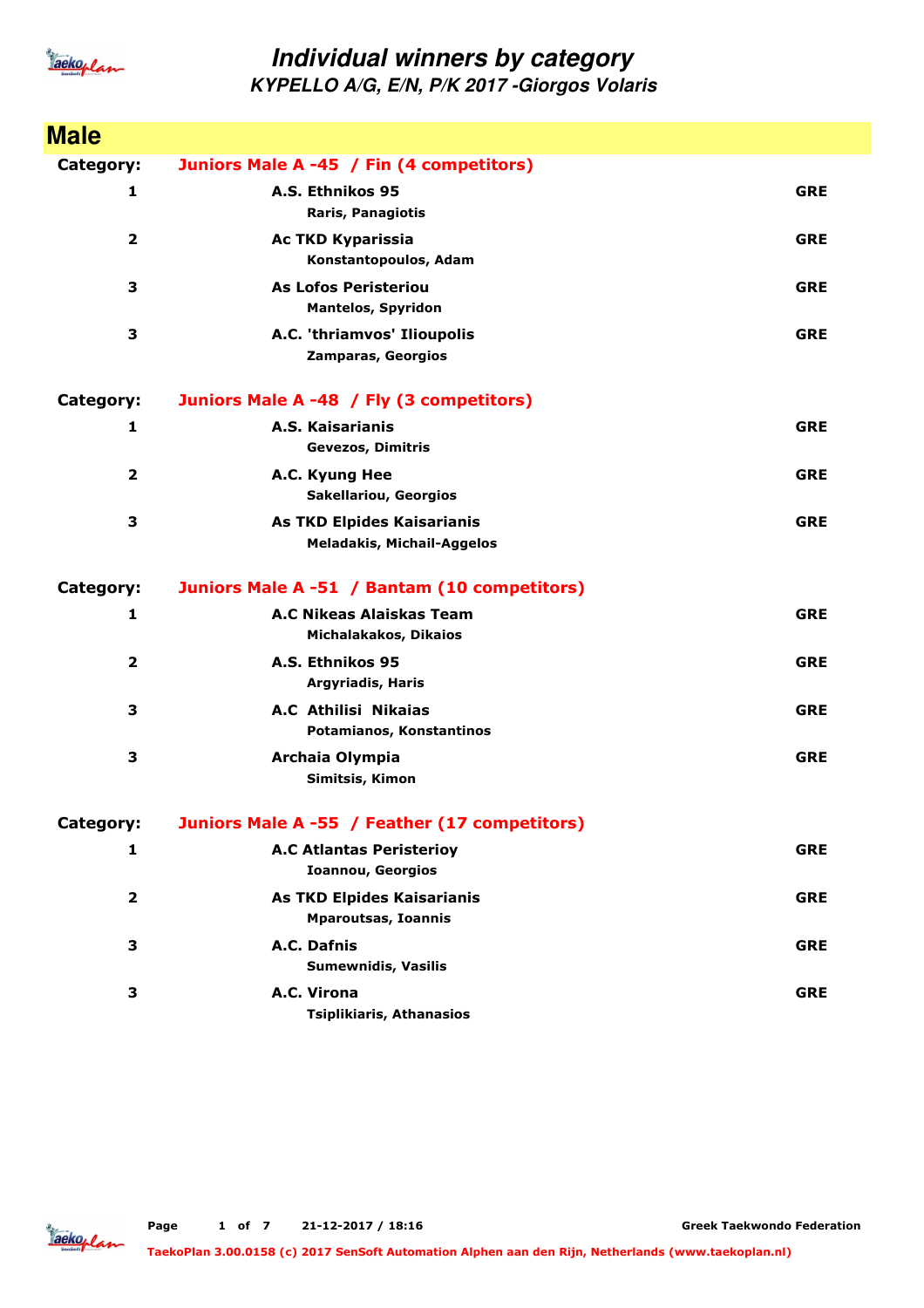

#### **Individual winners by category KYPELLO A/G, E/N, P/K 2017 -Giorgos Volaris**

**Male Category: Juniors Male A -59 / Light (33 competitors) 1 Verelis, Serafim As TKD Agrinio GRE 2 Mpatsis, Fotios Olympiacos S.F.P. GRE 3 Xanthakos, Fanis A.S. Gerakas GRE 3 Evangelou, Nikolaos-Dorotheos A.C Atlantas Peristerioy GRE Category: Juniors Male A -63 / Welter (34 competitors) 1 Kounoupas, Dimitrios Ilias A.C. Aiantas Agiou Dimitriou GRE 2 Sarris, Athanasios A.C. Arkas GRE 3 Christopoulos, Eleftherios A.C. Aiantas Agiou Dimitriou GRE 3 Manolis, Athanasios A.S. Taekwondo Keratsiniou GRE Category: Juniors Male A -68 / Light Middle (24 competitors) 1 Sitos, Giorgos A.C. Dafnis GRE 2 Ntantis, Nikolaos A.C Iachi GRE 3 Tzimoulis, Christodoulos A.C. Pileas GRE 3 Polikandritis, Konstantinos A.O. Aiantas Asyrmatou GRE Category: Juniors Male A -73 / Middle (24 competitors) 1 Xampakis, Georgios A.C.'d.Ipsilantis' GRE 2 Mallas, Stamatis A.C. Aiantas Agiou Dimitriou GRE 3 Pierakeas, George A.G.S. Korydallou GRE 3 Iskas, Konstantinos Gao Taekwondo Rodou GRE**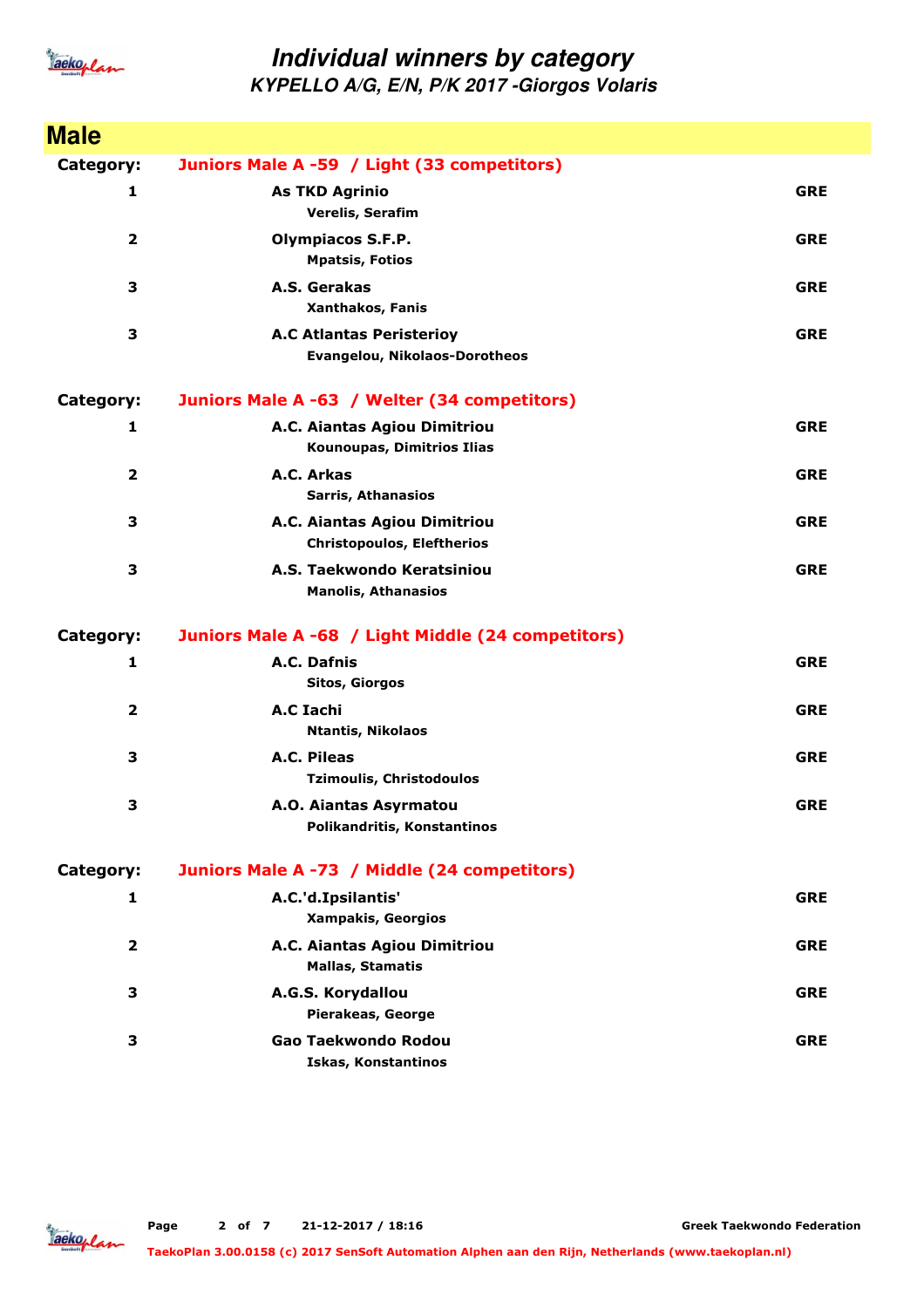

**KYPELLO A/G, E/N, P/K 2017 -Giorgos Volaris**

| <b>Male</b>    |                                                                |            |
|----------------|----------------------------------------------------------------|------------|
| Category:      | Juniors Male A -78 / Light Heavy (12 competitors)              |            |
| 1              | <b>G.C Taekwondo Axilleas Aigaleo</b><br>Dagkovanos, Apostolos | <b>GRE</b> |
| $\overline{2}$ | <b>A.C Aiolos</b><br>Drivas, George                            | <b>GRE</b> |
| 3              | Gao Taekwondo Rodou<br><b>Bratitsis, Panagiotis</b>            | <b>GRE</b> |
| 3              | Ao Eypiridai<br><b>Vastakis, Panagiotis</b>                    | <b>GRE</b> |
| Category:      | Juniors Male A +78 / Heavy (12 competitors)                    |            |
| 1              | <b>As Vasilikou</b><br><b>Taramas, Apostolos</b>               | <b>GRE</b> |
| 2              | Archaia Olympia<br>Karakasidis, Nikos                          | <b>GRE</b> |
| 3              | <b>A.C Paniwnios Santorinis</b><br>Zikas, Georgios             | <b>GRE</b> |
| 3              | <b>As Attikh Dynamh Sepolion</b><br><b>Damianis, Nektarios</b> | <b>GRE</b> |
| Category:      | Seniors Male A -54 / Fin (8 competitors)                       |            |
| 1              | <b>A.C Atlantas Peristerioy</b><br>Anastasiadis, Athanasios    | <b>GRE</b> |
| $\overline{2}$ | <b>S.C Peristeriou</b><br>Triantafyllou, Epameinondas          | <b>GRE</b> |
| 3              | A.C. TKD Agia Paraskevi<br>Koutsogiannis, Nikolaos Georgios    | <b>GRE</b> |
| 3              | <b>Ags Kalamatas</b><br><b>Alexiou, Apostolis</b>              | <b>GRE</b> |
| Category:      | Seniors Male A -58 / Fly (9 competitors)                       |            |
| 1              | A.C. Aiantas Agiou Dimitriou<br>Karamanolis, Nikolaos          | <b>GRE</b> |
| 2              | <b>Olympiacos S.F.P.</b><br>Polydoulis, Kuriakos               | <b>GRE</b> |
| 3              | A.C. TKD Arion 2005<br><b>Tsouchataris, Vasilios</b>           | <b>GRE</b> |
| 3              | A.C. Virona<br>Nikolaou, Anastasios                            | <b>GRE</b> |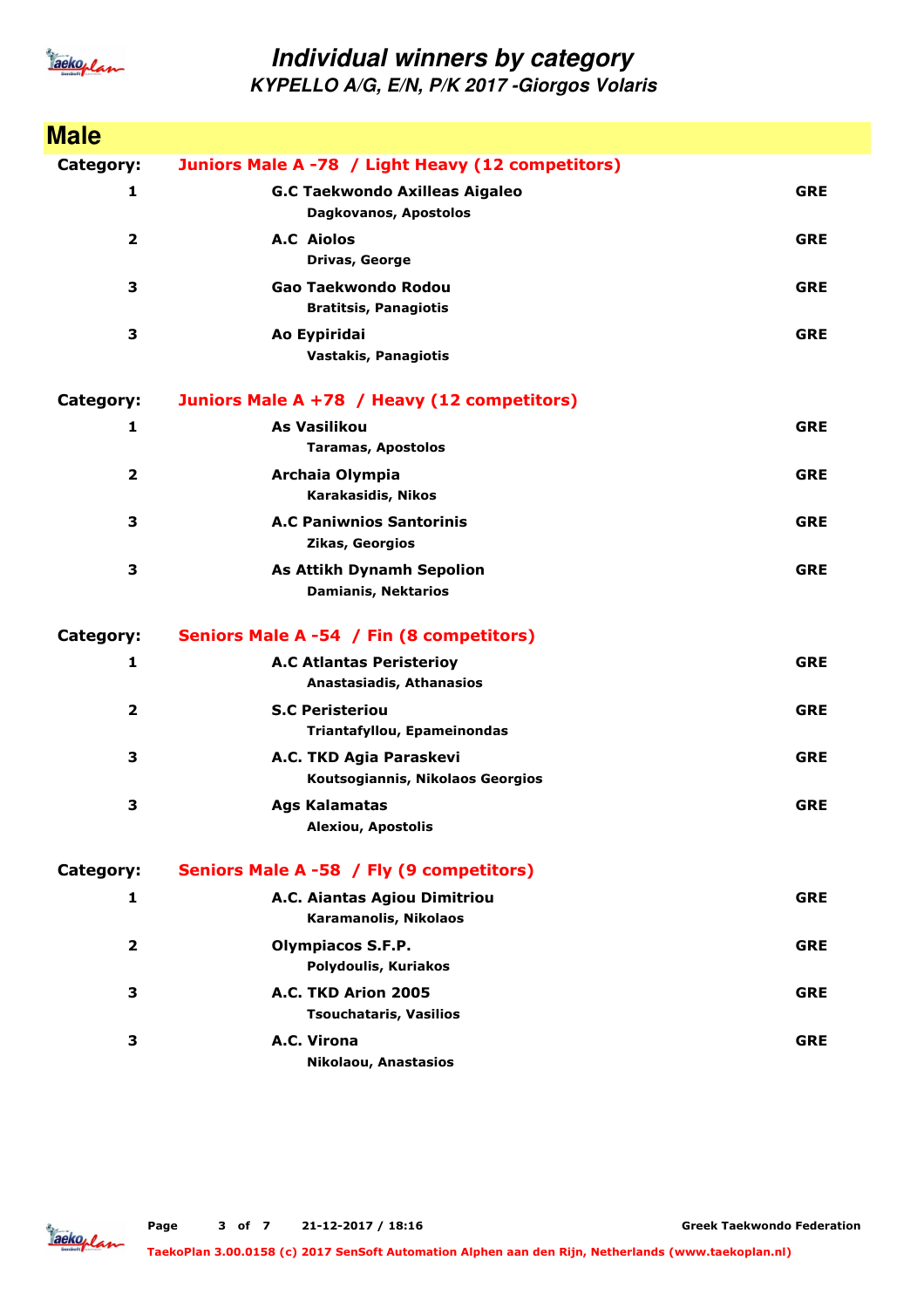

**KYPELLO A/G, E/N, P/K 2017 -Giorgos Volaris**

| <b>Male</b>             |                                                                  |            |
|-------------------------|------------------------------------------------------------------|------------|
| Category:               | Seniors Male A -63 / Bantam (15 competitors)                     |            |
| 1                       | A.C Astrapi Patrwn<br>Ramantanis, Spyridon                       | <b>GRE</b> |
| $\overline{\mathbf{2}}$ | A.C. Taekwondo Kronos<br>Katsaros, Konstadinos                   | <b>GRE</b> |
| 3                       | A.C. Kinisi Patron<br>Kokkotis, Panagiotis                       | <b>GRE</b> |
| 3                       | A.C. Kyung Hee<br><b>Stamatis, Georgios</b>                      | <b>GRE</b> |
| Category:               | Seniors Male A -68 / Feather (24 competitors)                    |            |
| 1                       | A.C. Aiantas Agiou Dimitriou<br><b>Mantzouranis, Georgios</b>    | <b>GRE</b> |
| $\mathbf{2}$            | A.C. Aiantas Agiou Dimitriou<br><b>Michalopoulos, Panagiotis</b> | <b>GRE</b> |
| 3                       | <b>A.C Ekrixi Patrwn</b><br><b>Tsokanos, Alexis</b>              | <b>GRE</b> |
| 3                       | A.C. Dafnis<br><b>Diochnos, Spyridon-Alexandros</b>              | <b>GRE</b> |
| <b>Category:</b>        | Seniors Male A -74 / Light (27 competitors)                      |            |
| 1                       | <b>A.C Atlantas Peristerioy</b><br>Kanariou, Alexandro           | <b>GRE</b> |
| 2                       | A.C. Aiantas Agiou Dimitriou<br><b>Bokas, Stavros</b>            | <b>GRE</b> |
| 3                       | A.C.'d.Ipsilantis'<br>Aleksakis, Konstantinos                    | <b>GRE</b> |
| 3                       | A.C. Aiantas Agiou Dimitriou<br><b>Arsenos, Alexandros</b>       | <b>GRE</b> |
| Category:               | Seniors Male A -80 / Welter (11 competitors)                     |            |
| 1                       | <b>A.C Astrapi Patrwn</b><br><b>Panopoulos, Antonios</b>         | <b>GRE</b> |
| 2                       | A.S. Gerakas<br><b>Roussos, Spiros</b>                           | <b>GRE</b> |
| 3                       | <b>Ac TKD Kyparissia</b><br><b>Argyropoulos, Panagiotis</b>      | <b>GRE</b> |
| 3                       | A.S. Gerakas<br><b>Skourtis, Panagiotis</b>                      | <b>GRE</b> |

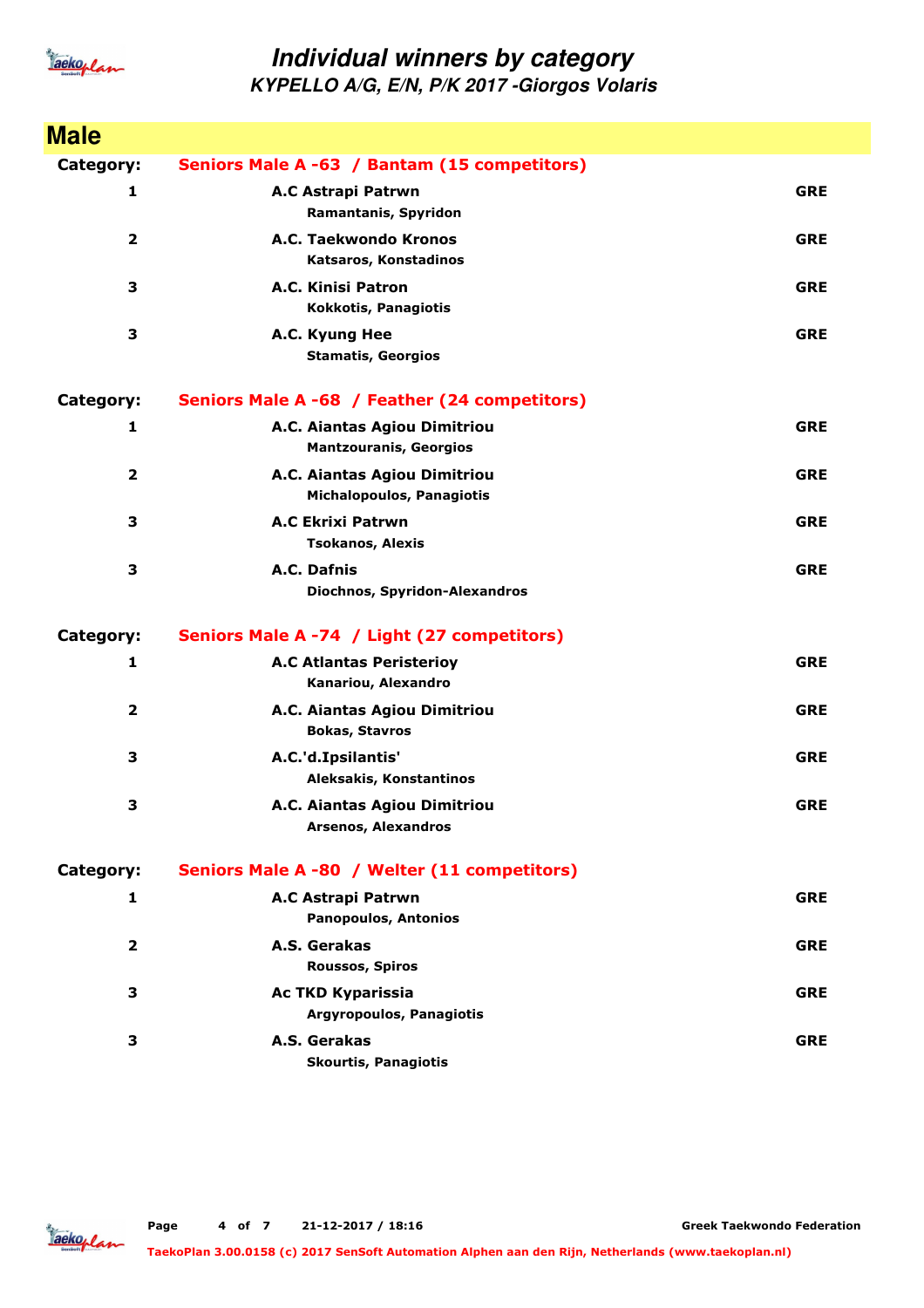

**KYPELLO A/G, E/N, P/K 2017 -Giorgos Volaris**

| <b>Male</b>             |                                                                 |            |
|-------------------------|-----------------------------------------------------------------|------------|
| Category:               | Seniors Male A -87 / Middle (7 competitors)                     |            |
| 1                       | <b>Ef Agonizesthe</b><br><b>Tsioras, Giannis</b>                | <b>GRE</b> |
| $\overline{\mathbf{2}}$ | A.C Nikeas Alaiskas Team<br>Choussein Lalas, Iosih              | <b>GRE</b> |
| 3                       | <b>As Pontion Nea Trapezounta</b><br>Mixas, Nikos               | <b>GRE</b> |
| 3                       | <b>As Attikh Dynamh Sepolion</b><br><b>Flegas, Konstantinos</b> | <b>GRE</b> |
| Category:               | Seniors Male A +87 / Heavy (4 competitors)                      |            |
| 1                       | <b>As Niki Iliou</b><br><b>Mylonas, Dimitris</b>                | <b>GRE</b> |
| $\overline{\mathbf{2}}$ | A.S. Taekwondo Keratsiniou<br>Lakis, Mixail                     | <b>GRE</b> |
| 3                       | Akarnanikos A.S. Mytika<br><b>Tsantiotis, Athanasios</b>        | <b>GRE</b> |
| 3                       | A.C. Atrwtos Kamaterou<br><b>Tsimpoulis, Georgios</b>           | <b>GRE</b> |

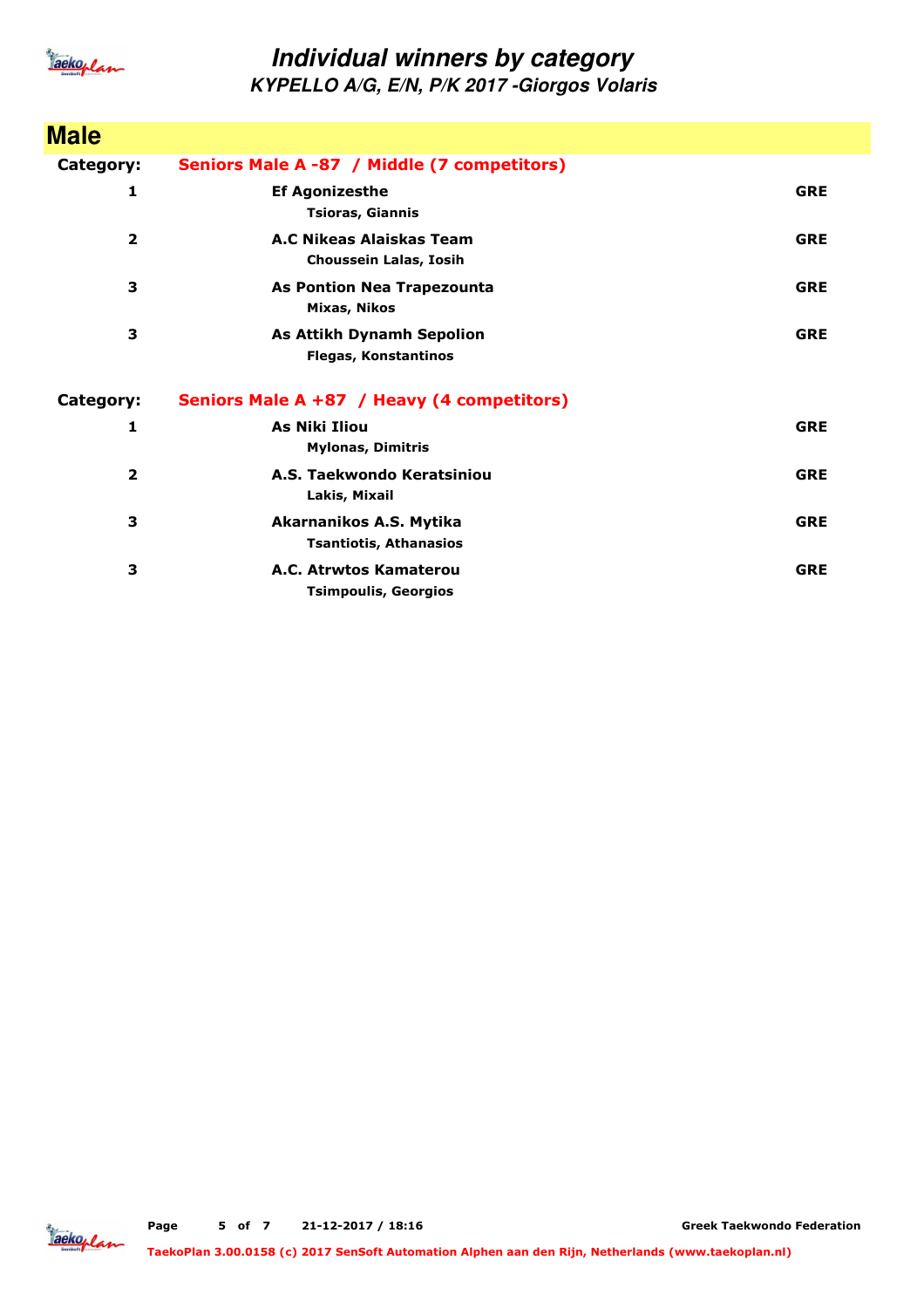

**KYPELLO A/G, E/N, P/K 2017 -Giorgos Volaris**

| <b>Female</b>           |                                                   |            |
|-------------------------|---------------------------------------------------|------------|
| Category:               | Juniors Female A -42 / Fin (1 competitors)        |            |
| 1                       | <b>A.C Atlantas Peristerioy</b><br>Fevga, Maria   | <b>GRE</b> |
| Category:               | Juniors Female A -46 / Bantam (6 competitors)     |            |
| 1                       | <b>A.C TKD Evritanias</b><br>Zarmakoupi, Semeli   | <b>GRE</b> |
| $\overline{\mathbf{2}}$ | <b>Athlos Aigaleo</b><br>Xydou, Kleanthi          | <b>GRE</b> |
| 3                       | <b>A.C Atlantas Peristerioy</b><br>Kostaki, Eleni | <b>GRE</b> |
| 3                       | <b>A.C Olympiakos Nikaias</b><br>Vazou, Ageliki   | <b>GRE</b> |
| <b>Category:</b>        | Juniors Female A -49 / Feather (13 competitors)   |            |
| 1                       | A.S. Dynami Patrwn<br>Aggelopoulou, Katerina      | <b>GRE</b> |
| $\overline{\mathbf{2}}$ | A.C. Entelechia<br>Poulikidou, Sofia              | <b>GRE</b> |
| 3                       | <b>A.S Andria</b><br>Papakonstadinou, Glikeria    | <b>GRE</b> |
| 3                       | <b>Ags Kalamatas</b><br>Trimi, Evdokia            | <b>GRE</b> |
| <b>Category:</b>        | Juniors Female A -52 / Light (23 competitors)     |            |
| 1                       | <b>Ac TKD Kyparissia</b><br>Giakoumopoulou, Anna  | <b>GRE</b> |
| $\overline{2}$          | A.C. TKD Arion 2005<br>Peppa, Christina           | <b>GRE</b> |
| 3                       | A.S. Oi Atrwtoi Ano Liosiwn<br>Gkliati, Maria     | <b>GRE</b> |
| 3                       | <b>Ac.David</b><br>Piperaki, Despoina             | <b>GRE</b> |
| <b>Category:</b>        | Juniors Female A -55 / Welter (19 competitors)    |            |
| 1                       | A.C. Virona<br>Dorgiaki, Chrysa                   | <b>GRE</b> |
| $\mathbf{2}$            | <b>A.C Elefsinas</b><br>Simouli, Maria            | <b>GRE</b> |
| 3                       | A.C. Drapetsona<br>Maltezou, Michaela             | <b>GRE</b> |
| 3                       | A.S. Kaisarianis<br>Roka, Areti                   | <b>GRE</b> |